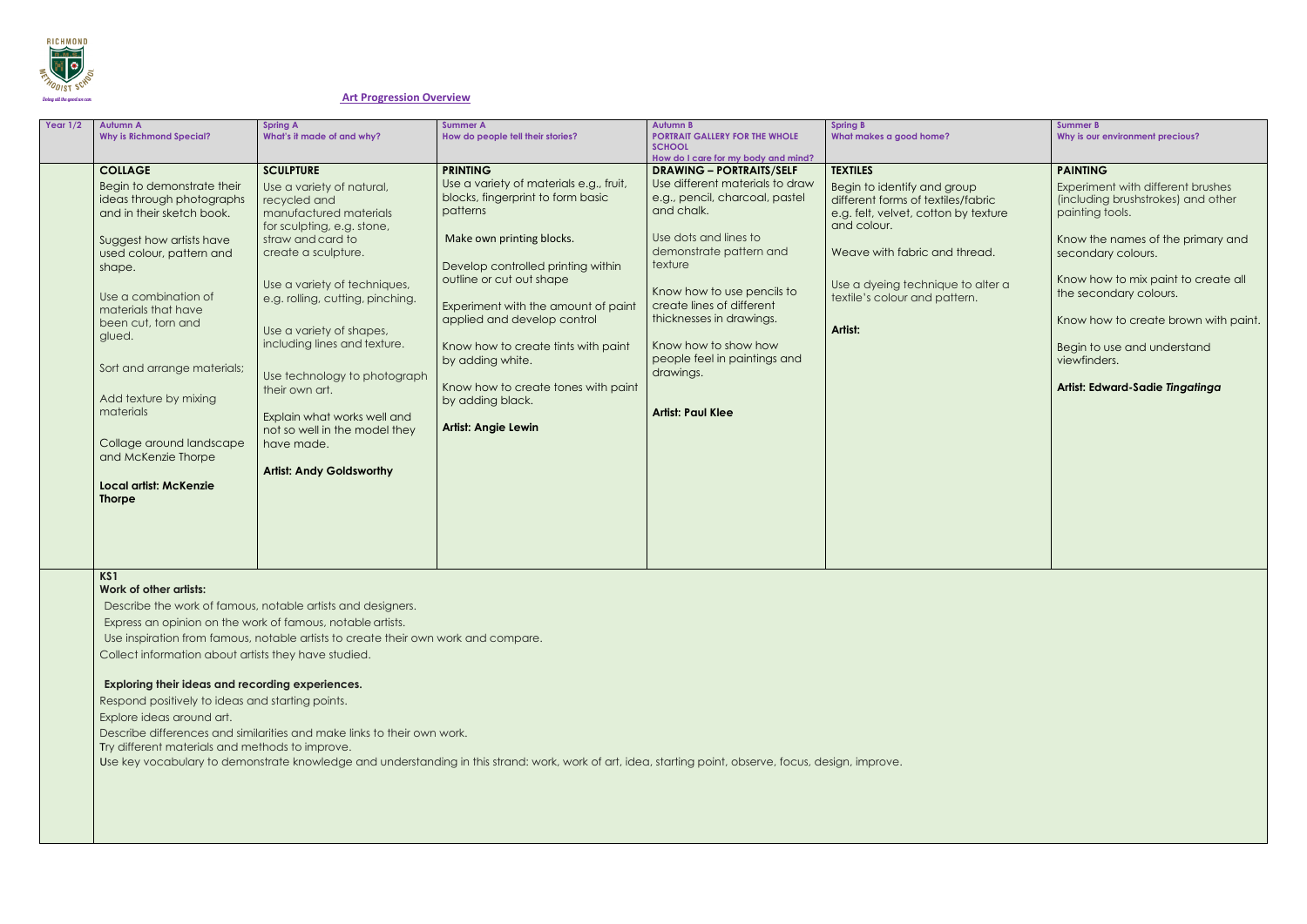

#### **Art Progression Overview**

| Year $3/4$ | <b>Autumn A</b>                 | <b>Spring A</b>                       | <b>Summer A</b>                        | <b>Autumn B</b>                     | <b>Spring B</b>                          | <b>Summer B</b>                      |
|------------|---------------------------------|---------------------------------------|----------------------------------------|-------------------------------------|------------------------------------------|--------------------------------------|
|            | <b>Why is Richmond special?</b> | What is beneath us and why does it    | How do we get our message across?      | How do I care for my body and mind? | Why is history worth knowing?            | How can I have my say?               |
|            |                                 | matter?                               |                                        |                                     |                                          | <b>Present work as</b>               |
|            | <b>DRAWING</b>                  | <b>PAINTING</b>                       | <b>SCULPTURE - CLAY</b>                | <b>PRINTING</b>                     | <b>PAINTING</b>                          | <b>DIGITAL - PHOTOGRAPHY</b>         |
|            | Use sketch books to             | Know how to use line, tone,           | Recognise when art is from different   | Know how to use different           | Experiment with the styles used by other | Use photographs to help create       |
|            | experiment with different       | shape and colour to represent         | historical periods.                    | grades of pencils to shade and      | artists.                                 | reflections.                         |
|            | texture.                        | figures and forms in                  |                                        | show different tones and            |                                          |                                      |
|            |                                 | movement.                             | Know how to sculpt clay pots using     | textures.                           | Explain some of the features of art from | Know how to integrate digital images |
|            | Choose and use three            |                                       | pinch and coil techniques.             |                                     | historical periods (Ancient Egypt)       | into art work.                       |
|            | different grades of pencil      | Know how to use a range of            |                                        | Know how to create a                |                                          |                                      |
|            | when drawing.                   | brushes to create different           | Know how slip is made and use it to    | repeating pattern in print while    | Recognise when art is from different     | Know how to use digital images and   |
|            |                                 | effects.                              | join pieces together.                  | experimenting with pattern,         | cultures.                                | combine with other media.            |
|            | Experiment by using marks       |                                       |                                        | rotation and overlapping.           |                                          |                                      |
|            | and lines to produce            | Know how to create a                  |                                        |                                     | Demonstrate increasing control of the    | Know how to use IT to create art     |
|            | texture.                        | background using a wash.              | Cut, make and combine shapes           | Know how to print using more        |                                          | which includes their own work and    |
|            |                                 |                                       | to create art                          | than one colour.                    | types of marks made and experiment with  | that of others.                      |
|            | Consider and understand         | Know how to show reflections.         |                                        |                                     | different effects and textures           |                                      |
|            | perspective in art.             |                                       | Use clay and other malleable           | Know what is meant by relief        |                                          |                                      |
|            |                                 |                                       | materials and practice joining         |                                     | Mix colours/hues, tints and shades with  | <b>Artist: Andy Warhol</b>           |
|            |                                 | Know how to use a viewfinder          | techniques                             | printing.                           | increasing confidence.                   |                                      |
|            | Know how to use sketches        | to focus on a specific part of        |                                        |                                     |                                          |                                      |
|            | to produce final piece of       | an object/picture/animal etc.         | Create detail, patterns and texture    | Use polystyrene to create a         | Begin to explore complimentary           |                                      |
|            | art.                            |                                       | within a sculpture                     | relief print.                       | colours.                                 |                                      |
|            |                                 |                                       |                                        |                                     |                                          |                                      |
|            | Experiment with the styles      | <b>Artists: Impressionism (Monet)</b> | <b>Artist focus: Ancient Greek Art</b> | <b>Artist: William Morris</b>       | <b>Ancient Egyptian Mural</b>            |                                      |
|            | used by other artists.          |                                       |                                        |                                     |                                          |                                      |
|            |                                 |                                       |                                        | Study of a leaf                     |                                          |                                      |
|            | Local artist: Lucy Pittaway     |                                       |                                        | <b>Printing Leaves</b>              |                                          |                                      |
|            |                                 |                                       |                                        | Making a wall hanging               |                                          |                                      |
|            |                                 |                                       |                                        | <b>Forest school printing</b>       |                                          |                                      |
|            |                                 |                                       |                                        |                                     |                                          |                                      |
|            |                                 |                                       |                                        | <b>Artist: William Morris</b>       |                                          |                                      |
|            |                                 |                                       |                                        |                                     |                                          |                                      |
|            |                                 |                                       |                                        |                                     |                                          |                                      |
|            |                                 |                                       |                                        |                                     |                                          |                                      |

**LKS2**

**Work of other artists:**

Use inspiration from famous artists to replicate a piece of work.

Reflect upon their work inspired by a famous notable artist and the development of their art skills.

Express an opinion on the work of famous, notable artists and refer to techniques and effect.

Know how different artists developed their specific techniques.

Know information about key artists studied.

#### **Exploring their ideas and recording experiences:**

Use sketchbooks to record ideas.

Explore ideas from first-hand observations.

Question and make observations about starting points, and respond positively to suggestions.

Adapt and refine ideas.

Use key vocabulary to demonstrate knowledge and understanding in this strand: line, pattern, texture, form, record, detail, question, observe, refine.